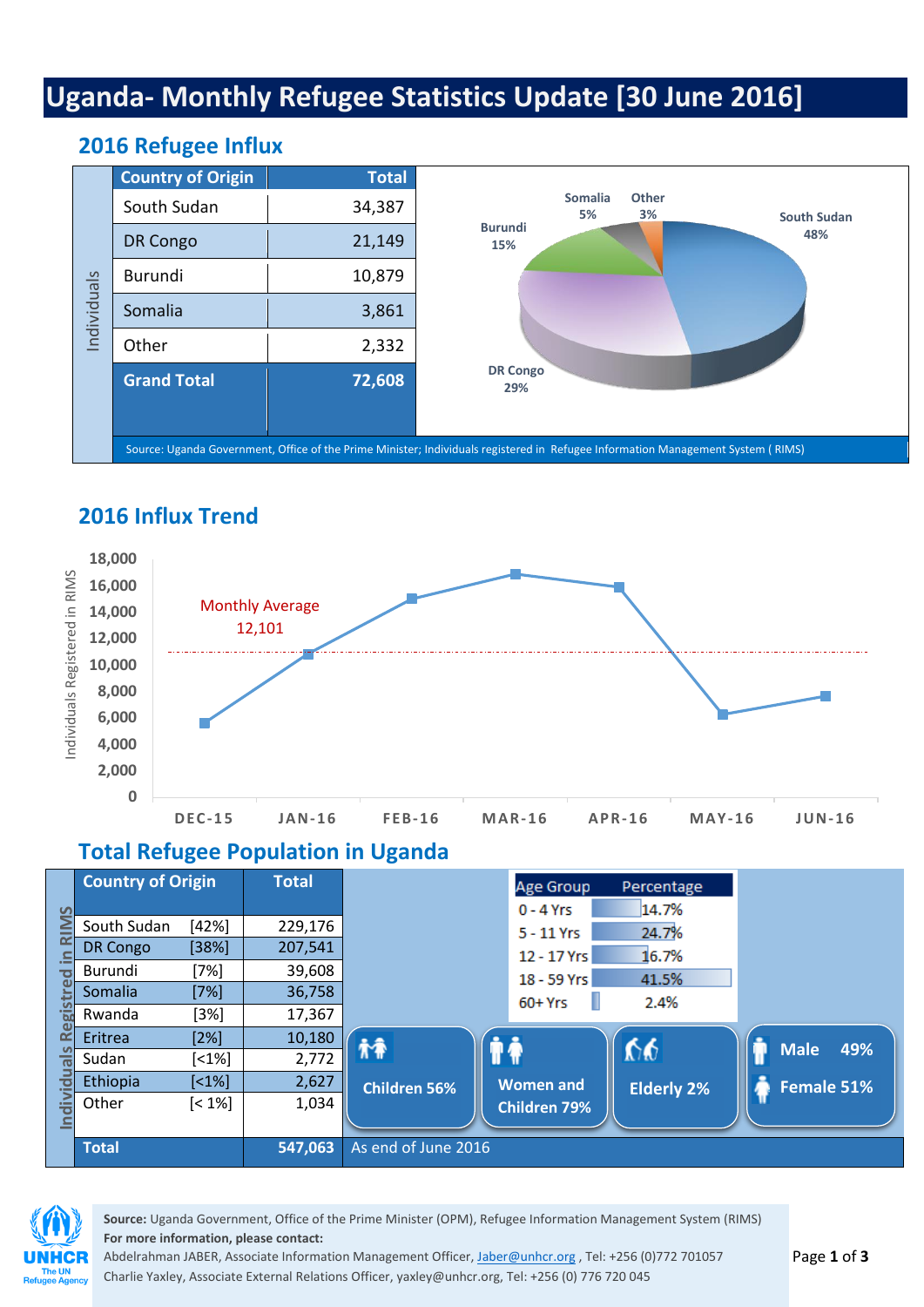### **Refugees and Asylum Seekers**

|                | <b>Urban</b><br><b>Refugee</b> | <b>Refugee in</b><br><b>Settlements</b> | <b>Total</b> |
|----------------|--------------------------------|-----------------------------------------|--------------|
| Refugees       | 52,544                         | 460,079                                 | 512,623      |
| Asylum-Seekers | 22,689                         | 11,751                                  | 34,440       |
| Total          | 75,233                         | 471,830                                 | 547,063      |



### **Refugee Population per Location (Settlements)**



## **Emergencies Trend**





**Source:** Uganda Government, Office of the Prime Minister (OPM), Refugee Information Management System (RIMS) **For more information, please contact:**

Abdelrahman JABER, Associate Information Management Officer, [Jaber@unhcr.org](mailto:Jaber@unhcr.org), Tel: +256 (0)772 701057 Charlie Yaxley, Associate External Relations Officer, [yaxley@unhcr.org,](mailto:yaxley@unhcr.org) Tel: +256 (0) 776 720 045